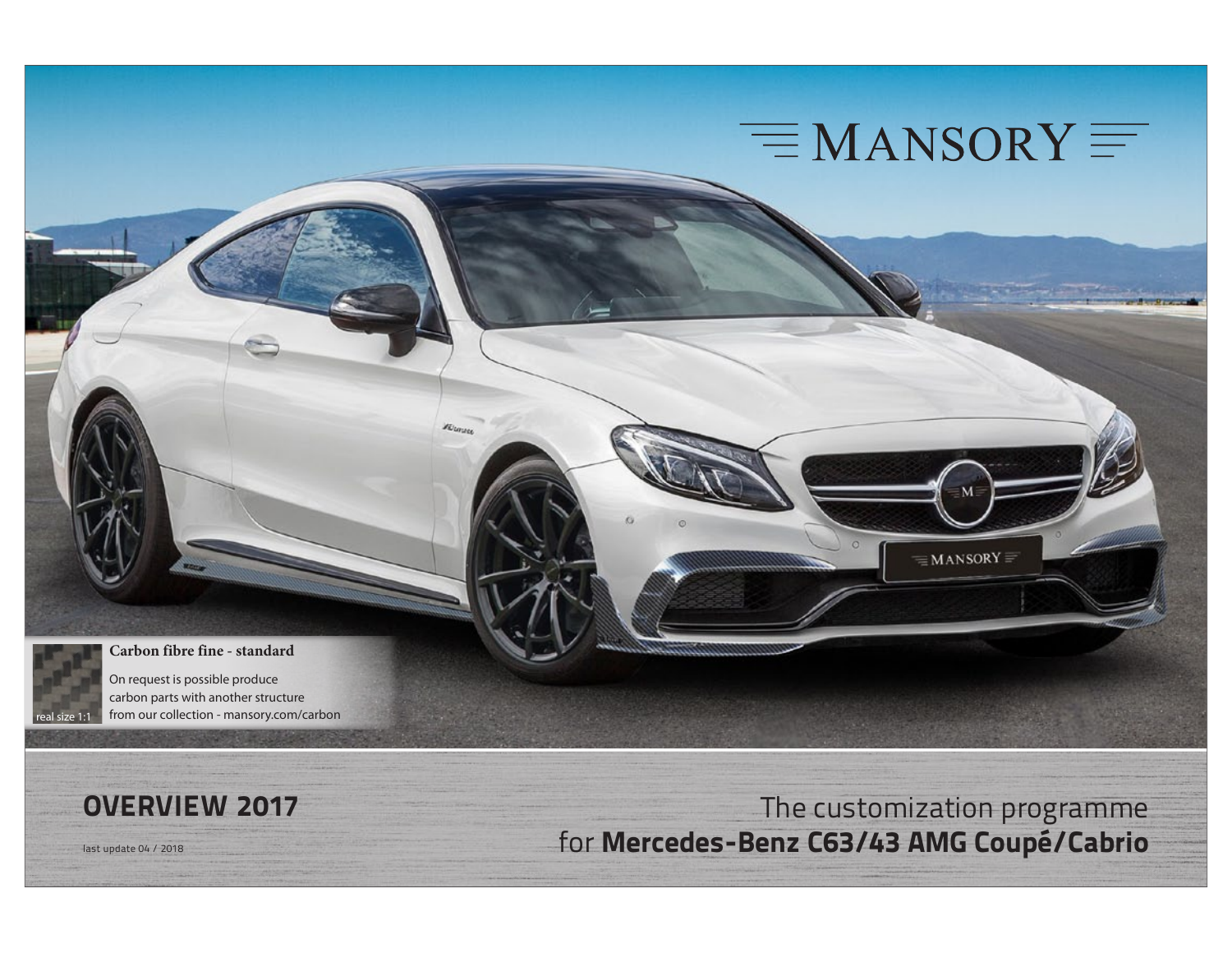# MANSORY **BODY OPTIONS** FOR YOUR MERCEDES-BENZ C63 AMG COUPÉ/CABRIO

### $\equiv$ MANSORY $\equiv$



| Front lip for AMG C63 C63 102 841                    |                         |
|------------------------------------------------------|-------------------------|
| Front lip for AMG C43                                | C <sub>43</sub> 102 841 |
| 2 parts set - left & right                           |                         |
| visible carbon fibre glossy <sup>*</sup> , with logo |                         |



| Front splitter for AMG C63                           | C <sub>63</sub> 102 891 |
|------------------------------------------------------|-------------------------|
| <b>Front splitter for AMG C43</b>                    | C <sub>43</sub> 102 891 |
| 2 parts set - left & right                           |                         |
| visible carbon fibre glossy <sup>*</sup> , with logo |                         |



**Side skirts, visible carbon for all C-Coupe/Cabrio models** 2 parts set - left & right visible carbon fibre glossy\*, with logo

C63 595 021



| <b>Mirror housing LHD</b>                            | 217 522 751 |
|------------------------------------------------------|-------------|
| <b>Mirror housing RHD</b>                            | 217 522 761 |
| 2 parts set - left & right                           |             |
| visible carbon fibre glossy <sup>*</sup> , with logo |             |

\*matte coating on request - All listed carbon fibre parts are produced from standard MANSORY Carbon fibre fine (T200), or like the same carbon fibre as OEM standard parts. Prices and technical specifications are subject to mansoryamerica.com  $(650)$  343-9253  $\,$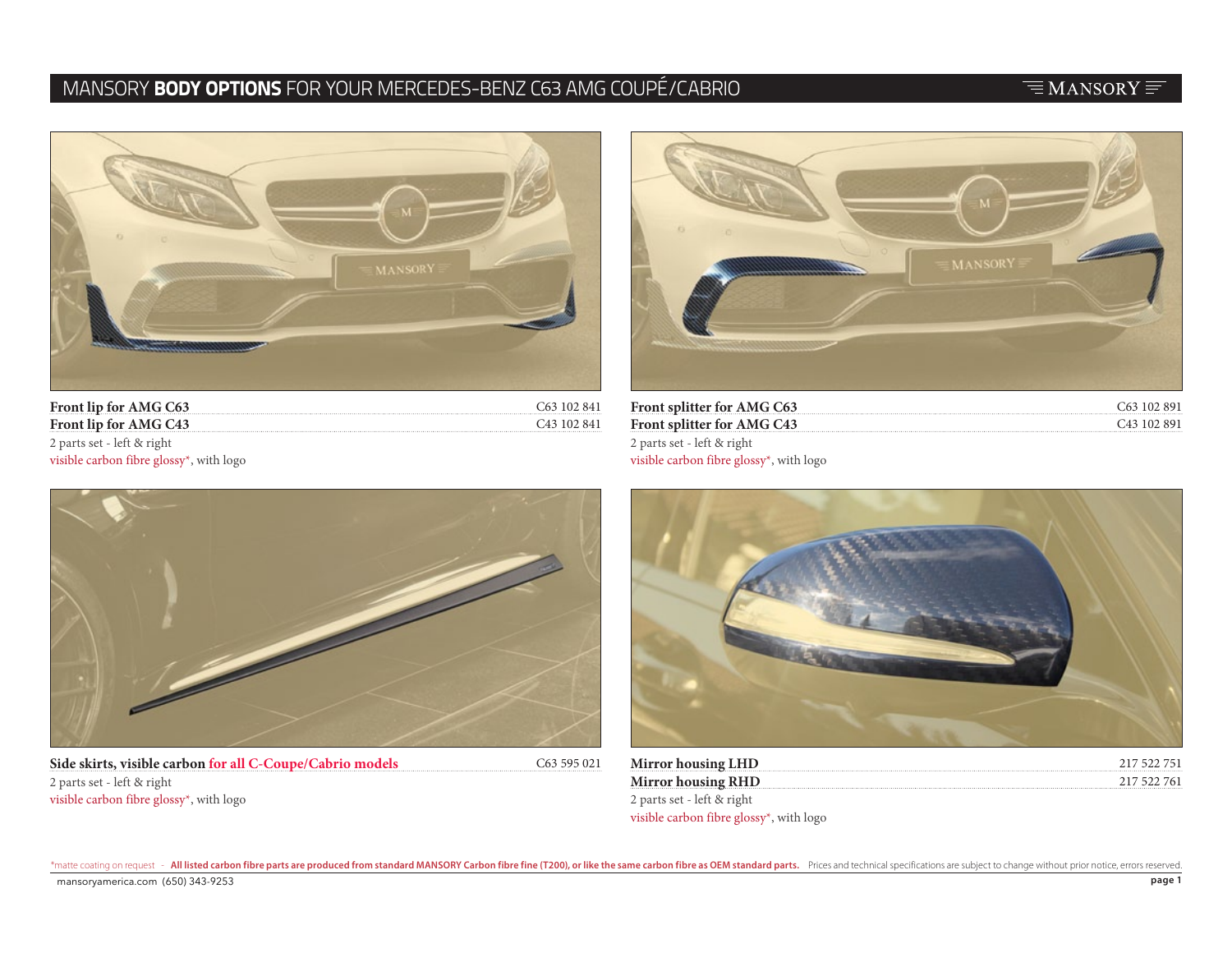## MANSORY **BODY OPTIONS** FOR YOUR MERCEDES-BENZ C63 AMG COUPÉ/CABRIO

### $\equiv$ MANSORY $\equiv$



C63 530 751 C63 531 751 **Logo emblem for limousine AMG Logo emblem for coupe/cabrio AMG** 2 parts set - left & right visible carbon fibre glossy\*



**Roof spoiler** C63 630 841 visible carbon fibre glossy\*



C63 830 841 C63 835 841 **Rear deck lid spoiler - coupe Rear deck lid spoiler - cabrio** visible carbon fibre glossy\*, with logo

\*matte coating on request - All listed carbon fibre parts are produced from standard MANSORY Carbon fibre fine (T200), or like the same carbon fibre as OEM standard parts. Prices and technical specifications are subject to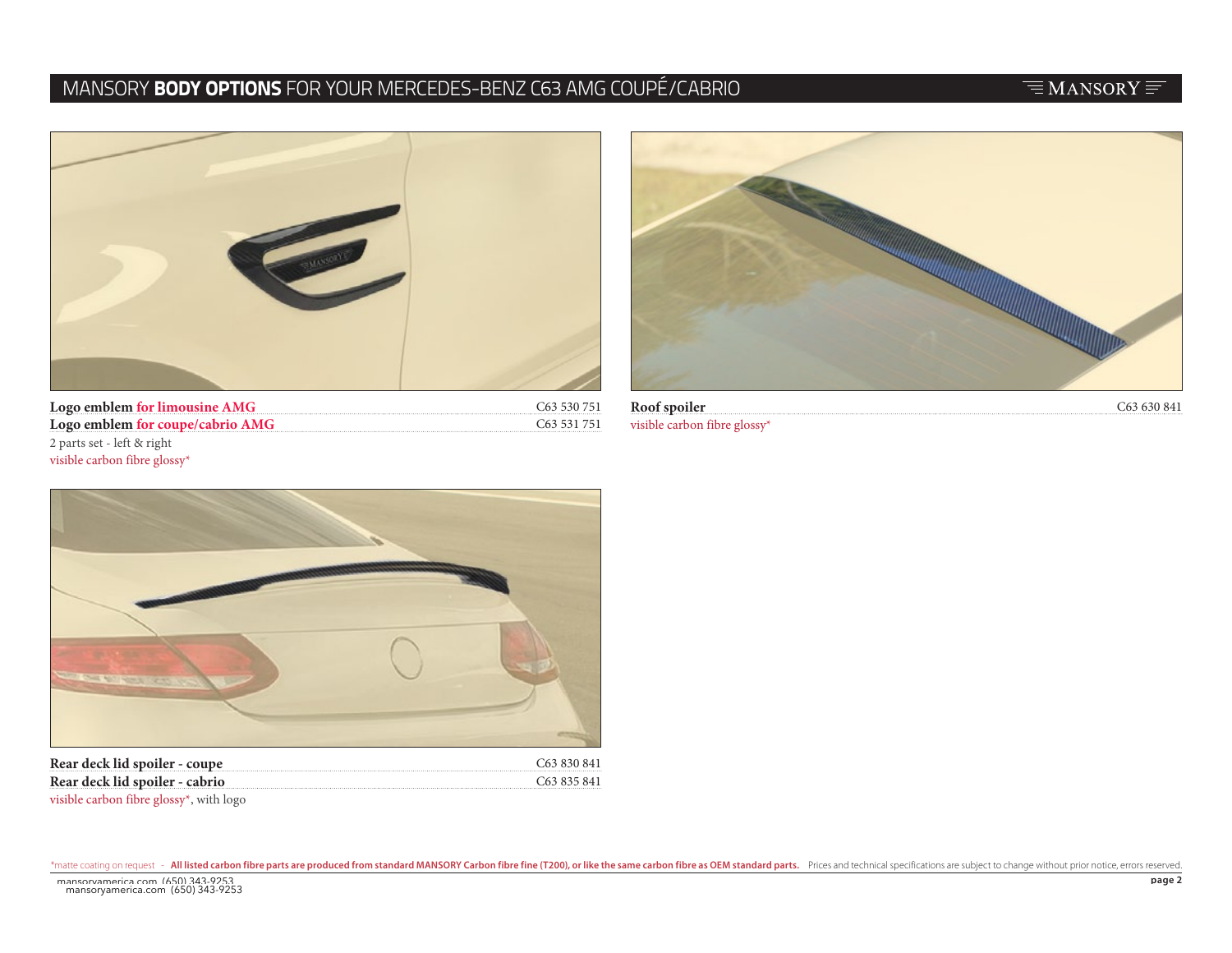# MANSORY **BODY OPTIONS** FOR YOUR MERCEDES-BENZ C63 AMG COUPÉ/CABRIO

## $\equiv$ MANSORY $\equiv$



**Rear diffuser for AMG models** C63 802 891 visible carbon fibre glossy\* with Exhaust tips smoke chrome



**Visible carbon fibre diffuser board** C63 102 S21 visible carbon fibre glossy\* L **compatible only with MANSORY Rear diffuser C63 802 891**



Air outtake splitter for for AMG models C63 802 251 4 parts set - left & right visible carbon fibre glossy\*, with logo

\*matte coating on request - All listed carbon fibre parts are produced from standard MANSORY Carbon fibre fine (T200), or like the same carbon fibre as OEM standard parts. Prices and technical specifications are subject to mansoryamerica.com  $(650)$  343-9253  $\,$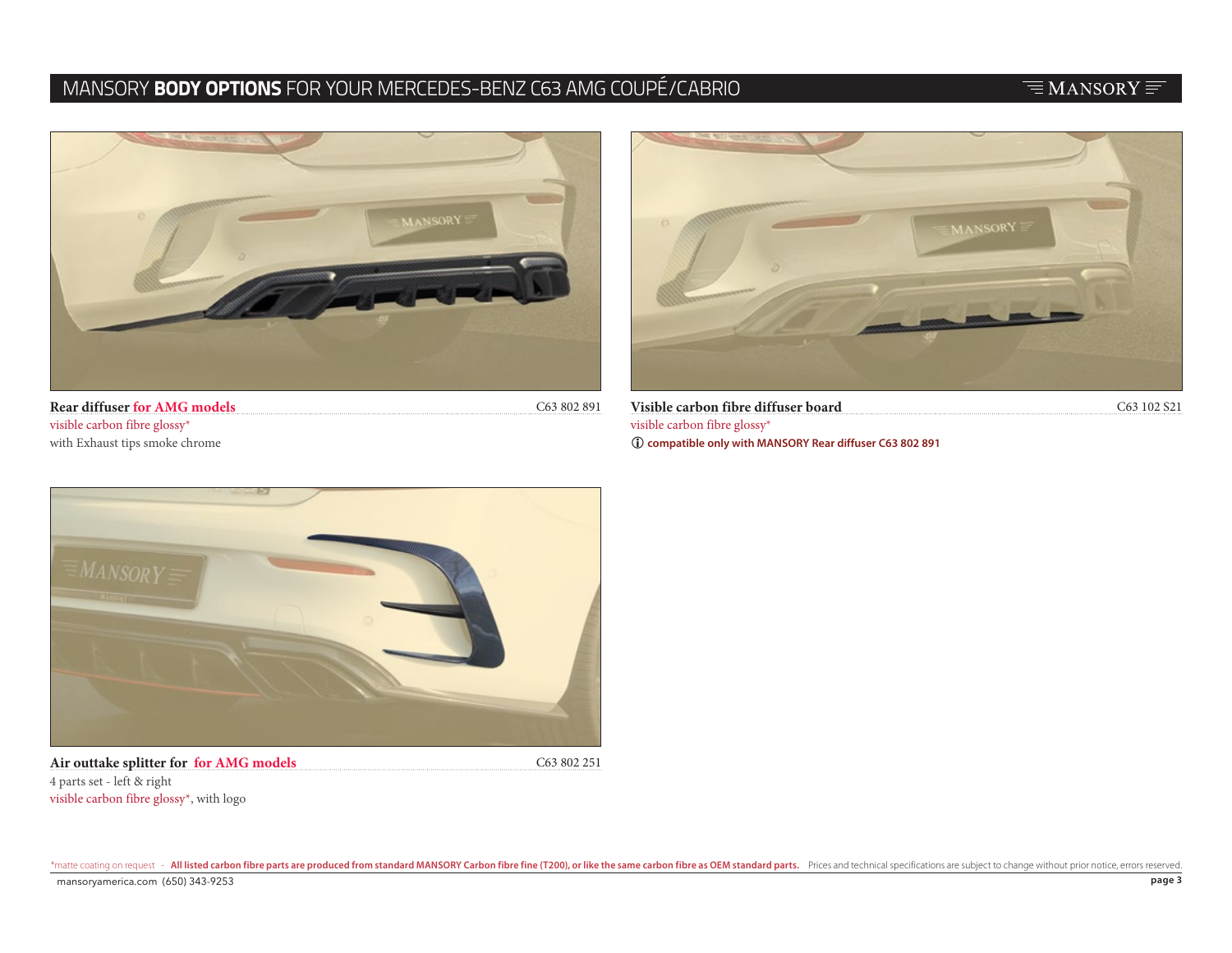## MANSORY **INTERIOR OPTIONS** FOR YOUR MERCEDES-BENZ C63 AMG COUPÉ/CABRIO

### $\equiv$ MANSORY $\equiv$



brake and acc. pedal



**Pedals pads** C63 367 117 C63 367 758 C63 368 758 **Floor mats** 4 parts set - left & right, with MANSORY logo stitching, color of velour, leather selectable



**Trunk floor mat** with MANSORY logo stitching, color of velour, leather selectable



#### **Mufflers & Exhaust middle pipes** C63 221 059

set - left & right, with throttle control

\*matte coating on request - All listed carbon fibre parts are produced from standard MANSORY Carbon fibre fine (T200), or like the same carbon fibre as OEM standard parts. Prices and technical specifications are subject to mansoryamerica.com  $(650)$  343-9253  $\,$